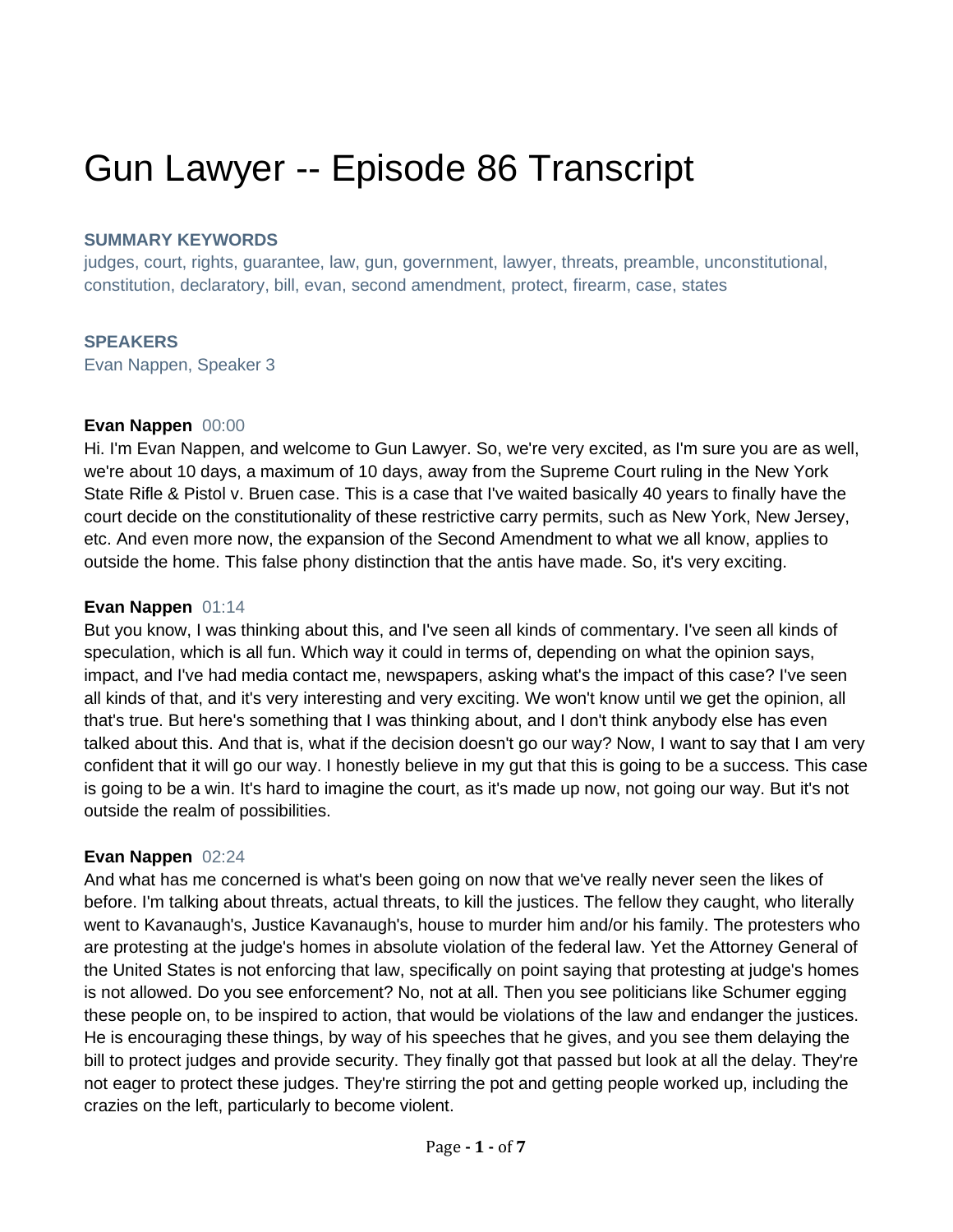## **Evan Nappen** 04:24

There are Talking Heads talking about how the Court's decisions are going to cause civil war and basically gearing up the folks for violence, for violence, that the left always loves. Violence that they tolerate and cheer because they're the ones that do. Not the right. It's the left that does it. Then they find anything on the right they could possibly make an accusation about and then just point at that when they themselves are unbelievably being a participant in this violence and threats. Then you see the political threats as well to pack the Court, to change the entire makeup and demeanor of the Supreme Court. Packing - where they would raise the number of judges, arguably, from nine to 16 judges. So that the senile mannequin, the blamer-in-chief, would then be able to appoint these new justices to completely turn the Court around. So, we have all these threats out there, designed to intimidate, and get these justices scared to do their job, honestly, openly, properly and without fear or favor. And it's the opposite.

## **Evan Nappen** 06:06

Let's look at the makeup of the court. If we look at the makeup, we have three judges that are essentially, we'll just call them left or anti-gun. You don't expect them to vote in favor of Second Amendment rights, even though it's so obvious that it should be something that they would fight to protect and preserve the Constitution. But you know, politics and what have you, this is their side of it. All right. So, we know that we have three. Then we have Judge Roberts, even though appointed by a Republican, he's squishy. He's just squishy, unreliable. This is why it wasn't until President Trump was able to get three solid conservative judges on the Court, that we were able to get a solid five-judge majority to even agree to hear the very issues that we are concerned with.

# **Evan Nappen** 07:10

So, figuring Roberts is not very reliable and we have the three lefties, all it will take is one of the five to buckle. One of the five, to fear all of this threat that is out there. Political, physical, to not want to end up like Justice Scalia. Right? They have their concerns, and this is out there as a factor. What if that happens and five judges, because that's all it takes, go against us instead of the five that we're banking on being with us? We will then have the Court upholding this absolute infringement of our true Second Amendment right. It'll stop its extension to possession outside the home. It'll allow these licenses like New Jersey, New York, and others that have this arbitrary, completely subjective, impossible to reach standard that denies your average law-abiding citizen from being able to defend themselves so that they don't have to be victims, but rather defenders.

# **Evan Nappen** 08:52

You'll see an explosion of encouragement to the anti-gunners to pass more laws and become more restrictive. Now, granted, we already have half of the country, 25 states, and I think about 60 plus percent of the actual landmass of United States is Constitutional Carry by state law. So, you can carry without any permit or license, carry concealed, loaded, and protect yourself. And here we are fighting in these rotten states to even be able to get a bona fide shall-issue permit. To be able to do what in half of America you don't even need a permission slip from the government to do. But if this case were to go against us, these things could become in jeopardy. Because it could even mean that a federal law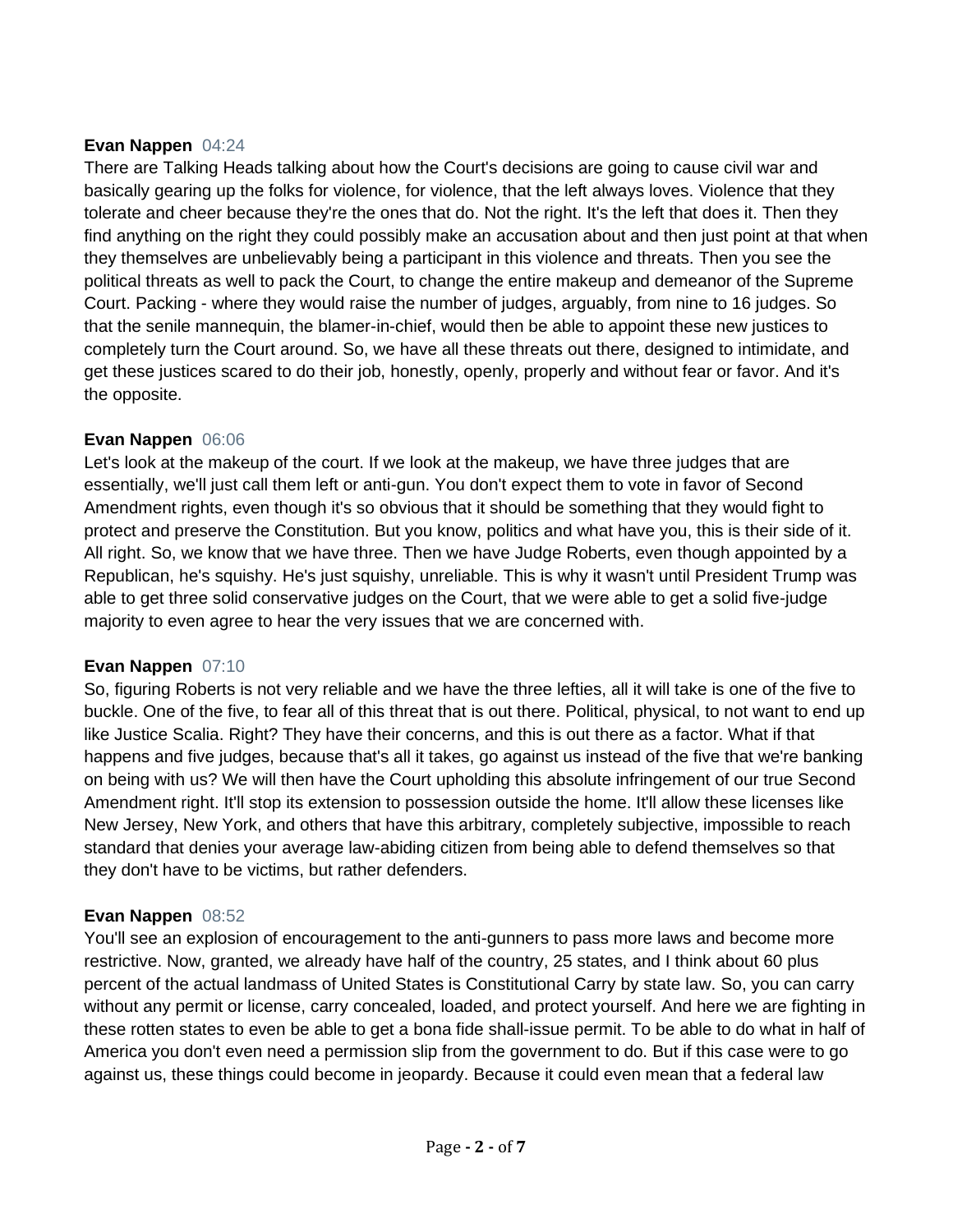could arguably be passed, restricting even Constitutional Carry in the States. It could mean that other states would impose more restrictive measures than they already have.

## **Evan Nappen** 10:01

The hesitation that exists at all over any concern of Second Amendment violation would be removed, and the antis would become empowered. They will think that wow, the Court shot this one down. We can get away with anything we want, basically, short of possession in one's home under Heller. That's the bright line. You'll see more and more gun laws. You'll see more encouraged laws to violate what we know to be our Second Amendment rights. The whole thing could be a dramatic backfire and a horrible thing if the court doesn't go our way. Let me put it this way. We have put it all on the line. We have gone all in on this bet. I think it's a wise bet. Like I said, I believe it is going to be a success. I would make this bet. Absolutely, I'd make it. But it doesn't mean we shouldn't recognize the downside. If that downside hits, if we lose the bet, if the antis are successful in their outrageous intimidation tactics and we see a buckling, it's going to be a nightmare.

#### **Evan Nappen** 11:25

Keep in mind, this game has been played before. Not so much with the violence and threats, but with a political threat. Back under (President) Franklin Roosevelt (FDR), when he was pushing this whole New Deal, all his what they call the alphabet soup of programs, the CCC (Civilian Conservation Core), the TVA (Tennessee Valley Authority), and all this stuff, to try to pump prime the economy and was doing all kinds of things. Well, the Supreme Court at the time was nullifying the National Recovery Act (NRA) and other things. Nullifying these things. It was very troubling to FDR that his little pet programs were being eviscerated as unconstitutional. So, he proposed to have the court packed to 16. Just like they've threatened to do now. That threat was out there, and he controlled enough of the Congress and Senate to actually make it happen. But there was a major outcry of not to do it. There was a major push and all.

#### **Evan Nappen** 12:40

But what happened was, the reason it didn't happen really, was because one of the judges, because it was five to four majorities that were burning Roosevelt's programs as unconstitutional. One of the judges switched and joined with the other side, and his program started to be upheld as Constitutional because of the one judge switching. And that historically is known as "the switch in time that saved nine". That's actually what it's called. That switch in time saved nine, meaning saved the court to be nine judges. Now you bring yourself right up to modern day, and you see that same game being played, only being played harder and more ruthlessly, with a threat of physical violence being woven into their pressure game. And that's why this is not outside the realm of possibility.

#### **Evan Nappen** 13:49

Let's hope, when this decision comes down, it's as great and glorious, as I expect it to be. It'll happen most likely on the 27th at the latest that Monday. Although it could happen tomorrow, Monday the 20th. That's usually when they release opinions. Now they have started to release opinions on Wednesday as well. It could happen on the Wednesday in between. But the absolute latest will be June 30, the end of the session, the very last day. So, by June 30 we will know. We will have our answer, and I'm hopeful that it will be a great decision. The one that we bet on getting. We put our entire pot down to bet on this being what we are eagerly anticipating. And when that happens and it's as good as I hope it to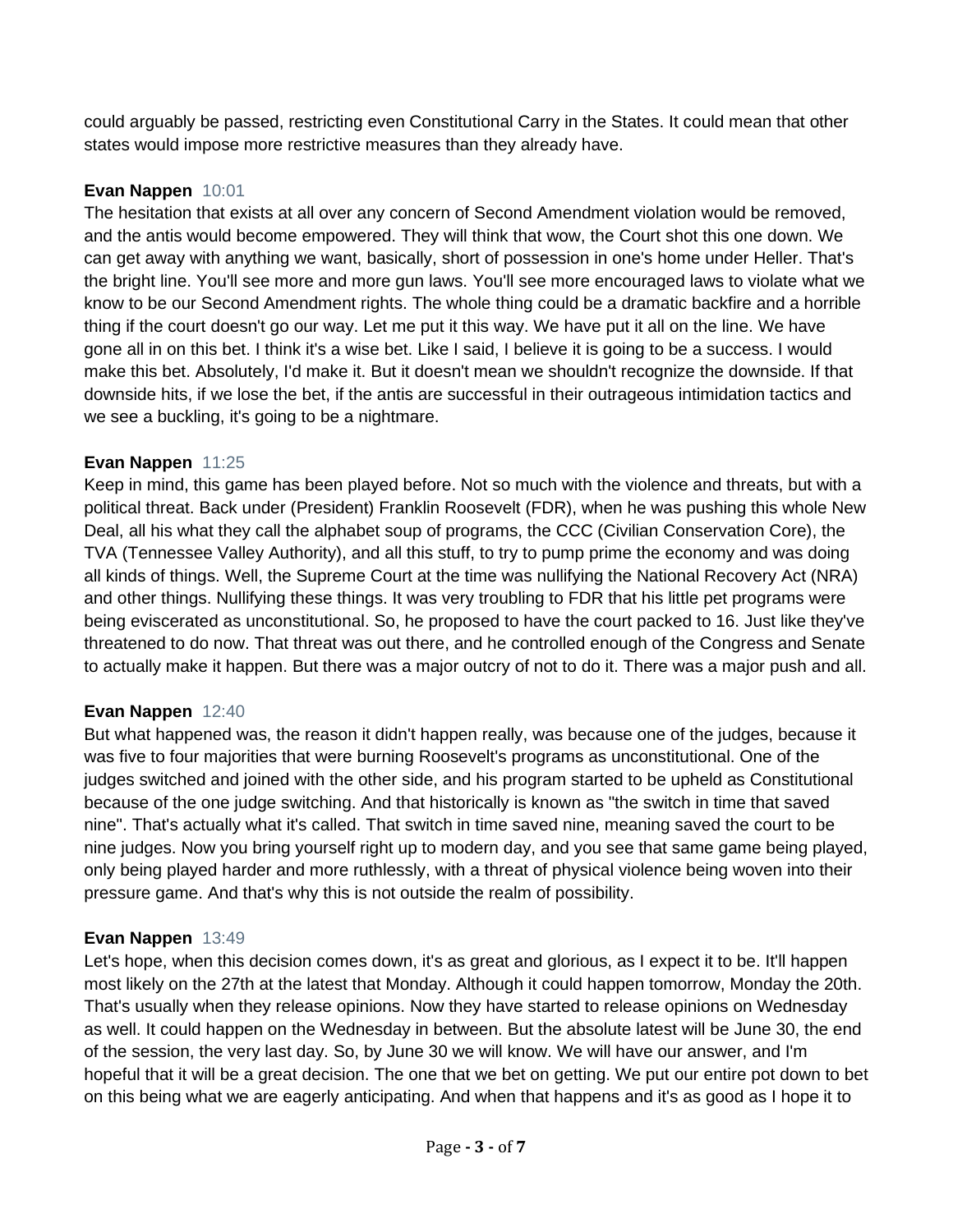be and not this bleak possibility that I've outlined for you today, we can have one hell of a great Fourth of July celebration, my friends. One hell of a great celebration. When I come back, I have some excellent letters from listeners.

# **Speaker 3** 15:09

For over 30 years Attorney Evan Nappen has seen what rotten laws due to good people. That's why he's dedicated his life to fighting for the rights of America's gun owners. A fearsome courtroom litigator fighting for rights, justice, and freedom. An unrelenting gun rights spokesman tearing away at anti-gun propaganda to expose the truth. Author of six best-selling books on gun rights, including Nappen on Gun Law, a bright orange gun law Bible that sits atop the desk of virtually every lawyer, police chief, firearms dealer, and savvy gun owner. That's what made Evan Nappen America's Gun Lawyer. Gun laws are designed to make you a criminal. Don't become the innocent victim of a vicious anti-gun legal system. This is the guy you want on your side. Keep his name and number in your wallet and hope you never have to use it. But if you live, work, or travel with a firearm, the deck is already stacked against you. You can find him on the web at EvanNappen.com. or follow the link on the Gun Lawyer resource page. Evan Nappen - America's Gun Lawyer.

## **Speaker 3** 16:23

You're listening to Gun Lawyer with Attorney Evan Nappen. Available wherever you get your favorite podcasts.

## **Evan Nappen** 16:38

Hey, everyone, welcome back to Gun Lawyer. All right. I really love my listeners, and I'm so happy that you folks are dedicated listeners. Because this is a chance for me to tell you things that you don't hear other places, to be able to express these opinions. Otherwise, unfortunately, in the times that we live, they're trying to silence us and stop these words from reaching your ears. So that you can think about what I say and if you agree with it, great. If you have your own concerns or challenges, fine. There used to be this thing in America of discourse, where you could actually have ideas and not be shut down. But luckily, this podcast helps to still fight for that. That's what we believe in. So, tell your friends to listen to Gun Lawyer. I really appreciate getting the feedback.

#### **Evan Nappen** 17:35

We've gotten some interesting letters here that I want to share with you that some fans have sent in. Here's one. This is from James. James said, addressed it to Gun Lawyer. I think that's pretty good, Gun Lawyer. Preamble to the Bill of Rights on the government website, and then it gives a website for the Constitution. The preamble to the Bill of Rights is missing. Now, let me just say that's very interesting, because there is a preamble to the Constitution. That is there. But he's talking about the preamble to the Bill of Rights. He said, But, the National Archives has it, and he gives you the website for the National Archives. You can find the preamble to the Bill of Rights in the National Archives. But he quoted in the letter, and it's very interesting.

#### **Evan Nappen** 18:39

Here's the preamble of the Bill of Rights. It says: "THE Conventions of a number of the states, having at the time of their adopting the Constitution, expressed a desire, in order to prevent misconstruction or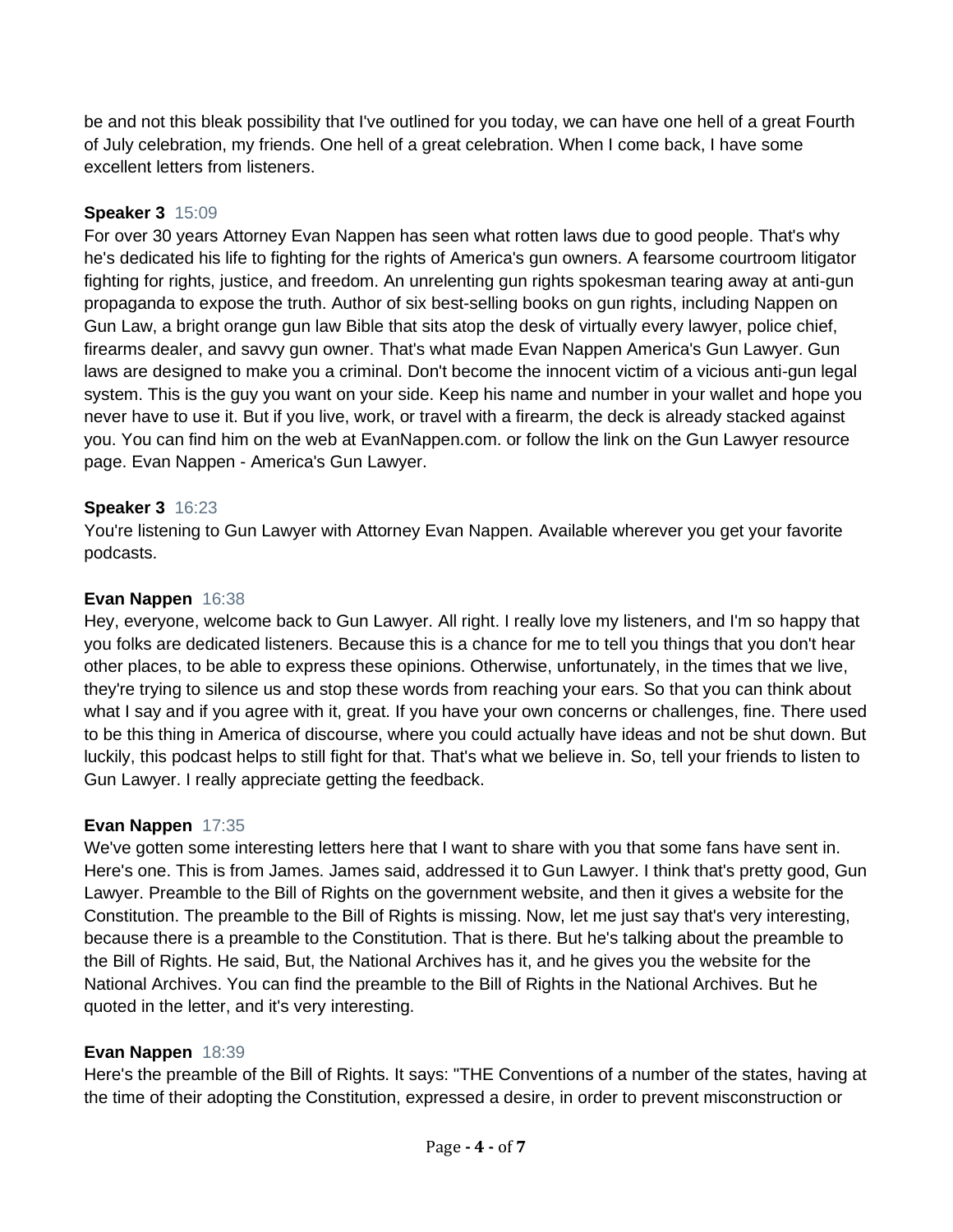abuse of its powers, that further declaratory and restrictive clauses should be added: And as extending the grounds of public confidence in the Government, will best ensure the beneficent ends of its institution." That's the preamble to the Bill of Rights. Isn't that interesting? James goes on to say, "what bearing does this have in your gun cases?" He says, "This to me, it only took me 40 years to understand it, seems to be the most important part of the Constitution. As, it spells out why we have a Constitution. And those words, misconstruction, abuse, declaratory and restrictive, should have great weight in future amendments being proposed and more important, rescinding those amendments that take power and freedom from the People." Big fan. Jimmy.

## **Evan Nappen** 19:58

Well, Jimmy, I thank you for your letter, and it's interesting to highlight the Preamble to the Bill of Rights. The Bill of Rights is a listing of the, as we discussed in prior shows, a guarantee by the Government of rights and in effect were preexisting rights. The Government does not give us rights. But the idea is to protect our rights. And what this preamble expresses are that guarantee in language of the day, "to prevent misconstruction or abuse of its powers. . ." Boy, have we seen any misconstruction or abuse of the Government's powers? Hmm, seems to never end. The Bill of Rights is a beautiful document. But without it getting enforced, without teeth being put in it, without a Court where its judgments find in favor of the guarantee and then enforce it, the Government will get away with anything that it can. These declaratory and restrictive clauses are the rights themselves. They declare the rights and restrict the government from violating them. And that's the idea. That's the idea of a guarantee to do that very thing.

## **Evan Nappen** 21:38

That's why when we argue that a law is unconstitutional, we even as lawyers are even in our discussions, or even when you and I talk about it, we're talking about alleging that the Government has violated its sacred guarantee to us of these rights that it agreed were to be guaranteed. When that guarantee is not followed, then we have an unconstitutional law, which is void, as in violation of the declaratory and restrictions that were placed on the Government, in order for the actual Constitution itself, to be ratified. Remember, the ratification of our Constitution had an agreement that there would be this Bill of Rights put together by (James) Madison later. And that's what he did. It was understood that it was only being agreed upon if our rights were stated in a Bill of Rights.

#### **Evan Nappen** 22:58

At the time, some of our Founding Fathers were actually against a Bill of Rights. You might say, well, why would they be against a Bill of Rights? It seems like it's something we would all want. First of all, they believed that the rights are our rights, and we don't need a statement saying that it's guaranteed because they damn well better be guaranteed. And if not, we'll have another revolution. That was their view. But also, they were afraid that if we made a list of rights that were guaranteed, there would be an argument that these are your only rights. And if it's not on the list, well, too bad. Therefore, they did put one of the amendments in that essentially says, just because we didn't put it on the list here, it doesn't mean you don't still have it as a guaranteed right. So, there were concerns.

# **Evan Nappen** 23:50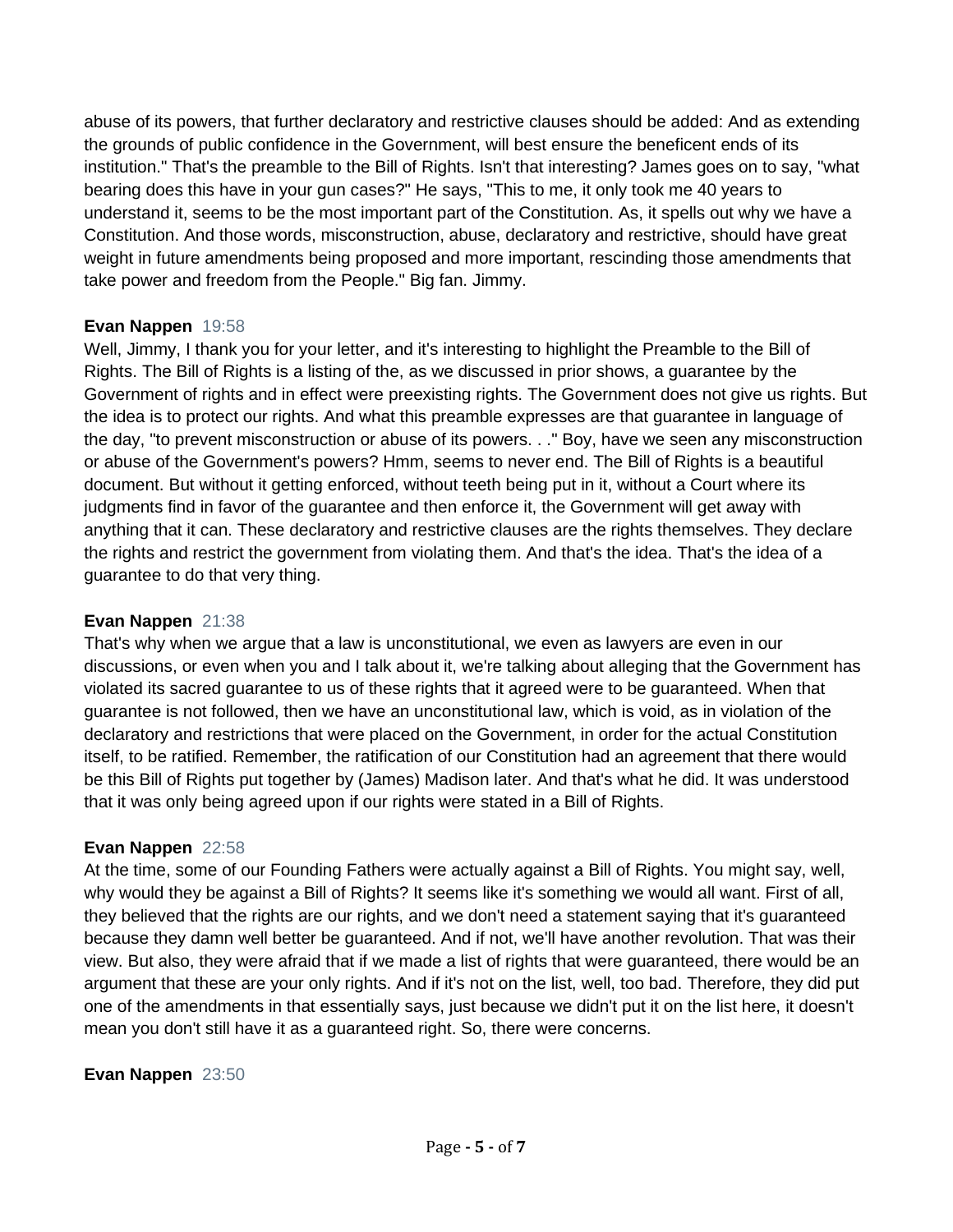Ultimately, of course, it has become critical, vital to our freedom and liberty. We depend every day on the Bill of Rights and what it says. Because without it, the Government would have taken taken our rights away long ago and not enforced our rights against themselves. They would have said, hey, you never got a guarantee. So, too bad. We'll do whatever the hell we want. Luckily, even though they still have that attitude on a lot of things, we have the guarantee to come back at them with. So, we need to thank the Founding Fathers for their foresight in having such a Bill of Rights there to protect us, and we're going to see this Bill of Rights come alive. I'm so hopeful we're going to see it, in action, becoming a reality, and empowering gun owners throughout America, to be able to protect themselves, carry a firearm, and no longer be turned into victims by the Government, but rather defenders. We're finally going to see that.

# **Evan Nappen** 25:27

When that magical moment happens, when you hear that decision which I believe will be in our favor, and when you hear about that, give thanks to the foresight of our Founding Fathers, and what they did. So that this moment could come, where we could correct the abuses, the abuses, that these Governments have placed upon us in these states, and finally, see the redress. Oh, yeah, it took a long time. Stuff moves slow, I get it. But think back to the blessing of the country we live in. Where we are at least able to finally get the enforcement and get the change. You know that's not going to happen in too many other countries with any ability. But that guarantee that our Founding Fathers put there for us, is going to pay off. It's like when you get that extended warranty and they pay for that old transmission that would have cost you. Good grief. Well, this is it. It's going to pay off. We are going to see it. So, I appreciate that letter, and it's good stuff to think about.

# **Evan Nappen** 26:53

I have another letter here. This one's from Bill who says, regarding Red Flag laws. Evan, do you expect a court to take up a red flag law case and find it unconstitutional? PS, your podcasts are great. I wish we could clone you so we could have an Evan Nappen in every state! Well, an Evan Nappen in every state would be very interesting. At least I would be able to have a network of like-minded people that would always be in agreement with me on every single thing. But anyway, the thing from Bill there is really true. There are challenges ongoing as we speak. Progressing on challenging Red Flag. The number one problem with Red Flag, which are laws that are simply based on a claim by one person, is that your firearms are seized. We have discussed this in podcasts.

# **Evan Nappen** 27:55

New Jersey has so-called model legislation, according to the Blamer-in-Chief. We have this model legislation, which is void of due process, no due process. Someone makes a claim to the police, and you have no say. You don't even know it's taking place. The court issues an Order, and you have to surrender your guns and your licenses are revoked. You are prohibited from gun possession. A warrant issues with it so that your privacy is invaded, and you're essentially raped by the Government, as your house and belongings are searched for these guns. You've had no say No, nothing. Eventually down the road, you'll have a hearing. The due process element, I believe, is quite vulnerable to Constitutional attack and things are progressing on that. So much so that the (U.S.) Supreme Court in the unanimous decision in the Caniglia case (Caniglia v. Strom et. al. No. 20-157) said that seizing guns for